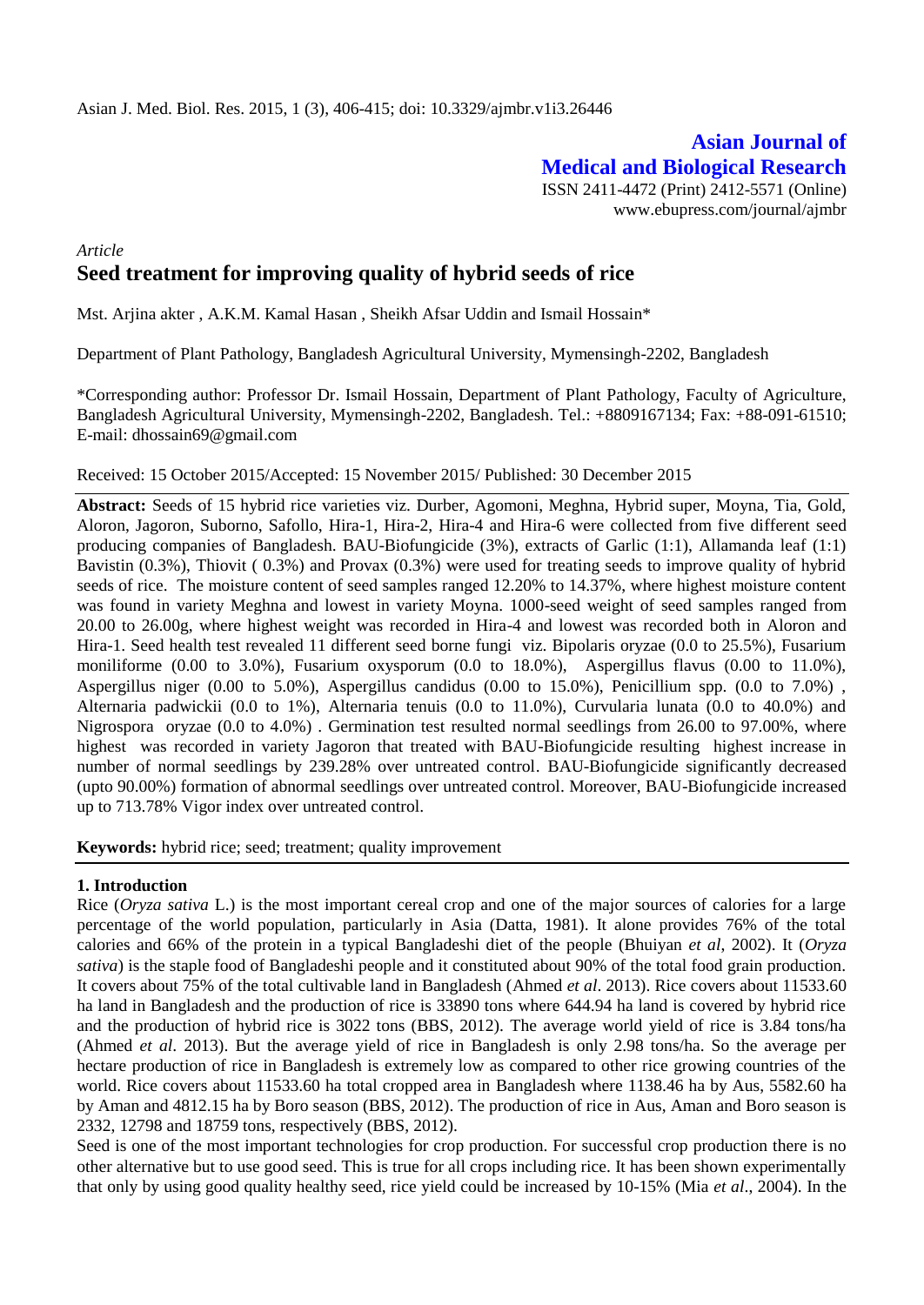Philippines, yield increase due to use of good quality seed was 7-25% (Diaz *et al*., 2001).The yield of conventional rice varieties is comparatively low and it seems impossible to change this yield with reachable resources under the prevailing situation. At this situation hybrid rice varieties may be a break through which could help to achieve the goal of self-sufficiency of food. Therefore, cultivation of hybrid varieties of rice is the utmost priority for increasing yield. In Bangladesh, more than 78 hybrid rice varieties are grown in the field and about 75% of seed demand is met from import mostly from China (Ora *et al.* 2011). Major constraints in hybrid rice adoption were identified; these were high cost of seed, requirement of more crop care and management time, high pest and disease attack, low profits and lack of suitability for home consumption. Seed borne diseases are very important from the following points of view; (i) introduction of new pathogens (ii) quantitative and qualitative crop losses and (iii) permanent contamination of soil (Ora *et al*. 2011).Among reasons of low yield of rice, diseases pose a major threat to its production (Ou, 1985; Groth *et al*. 1991; Webster, 1992). Most of the diseases of rice are seed borne. In Bangladesh, approximately 2.5 million tons of rice worth more than Tk. 12000 Millions lost annually due to diseases caused by seed borne pathogens (Fakir *et al*. 2003). A total of 153 seed borne pathogens were detected from rice of which 18% are of quarantine importance, 65% are native and 17% are storage pathogens (IRRI, 1987). Evidently, there is a need to increase the yield of the crop by controlling seed-borne fungal pathogens. Among the control practices used, seed treatment is one of the effective technique to eliminate seed borne inocula which prove the 'arsenal' of Plant Pathology is now equipped with most sophisticated ammunitions to wage war on the unscrupulous pathogens, which are many and deceitful. Treatments of seed should be done as a routine practice as it is a cheap insurance against possible disasters at a later stage (Bilgrami and Dube 1976).The disease can be controlled by the application of fungicides. Thrimurty (1986) and Karmakar (1992) have reported the efficacy of carbendazim (Bavistin) in reducing disease severity. Existing practice of chemical control is too costly, particularly for poor farmers in the country.

Botanicals in controlling pathogens against certain fungal pathogens have been reported by Hossain *et al*., (1997), Suratuzzaman *et al*., (1994), Fakir and Khan (1992), Miah, (1990) and Assdi and Behroozin (1987). BAU-Biofungicide resulted significant higher germination and plant stand, less disease incidence and higher yield of different crops (Hossain, 2011), Chowdhury*et al.* (2013), Hossain and Hossain (2012). The present study was conducted to assess quality of hybrid seeds of rice and their improvement by seed treatment.

#### **2. Materials and Methods**

#### **2.1. Study area**

The experiment pertaining to the present investigation was carried out in the Seed Pathology Centre (SPC), Bangladesh Agricultural University (BAU), Mymensingh; Eco-friendly Plant Disease Management Laboratory and MS Laboratory of the Department of Plant Pathology, BAU, Mymensingh, Bangladesh.

#### **2.2. Determination of moisture content and 1000-seed weight**

Moisture content of the collected seed samples were determined with the help of electronic moisture meter before preserving the seed in seed storage at Eco-friendly Plant Disease Management Laboratory, Department of Plant Pathology, BAU, Mymensingh and the moisture content of seed was expressed in percentage. For each seed sample 1000 seed-weight was taken with the help of electronic balance. The seed weight was taken after counting 1000- seed at Eco-friendly Plant Disease Management Laboratory and expressed in percentage.

#### **2.3. Detection of seed borne fungi by blotter method**

To detect the seed borne pathogens associated with the seeds in seed samples the Blotter method was used by following ISTA rules for seed testing (ISTA, 1996). In this method, three layers of blotting paper (Whatman filter no. 1) were soaked in sterilized water and placed at the bottom of 9 cm dia plastic petridish and thereafter 25 seeds were plated. Eight replicates (petridishes) were used for each sample where 200 seeds were needed. The seeds in the petridishes were incubated in the incubation chamber at  $20 \pm 2$  °C under alternating cycles of 12 hours near ultraviolet (NUV) light and darkness for 7 days. Time to time watering was done to keep the blotting paper moist.

#### **2.4. Seed treatment and vigor test**

Seed treatment for improving quality of seeds studied by treating seeds with BAU-Biofungicide (3%), a Trichoderma based preparation along with extracts of two botanicals viz Garlic (Allium sativum) (1:1) and Allamanda leaf (Allamanda cathartica) (1:1) and three selected chemicals namely Bavistin (0.3%), Thiovit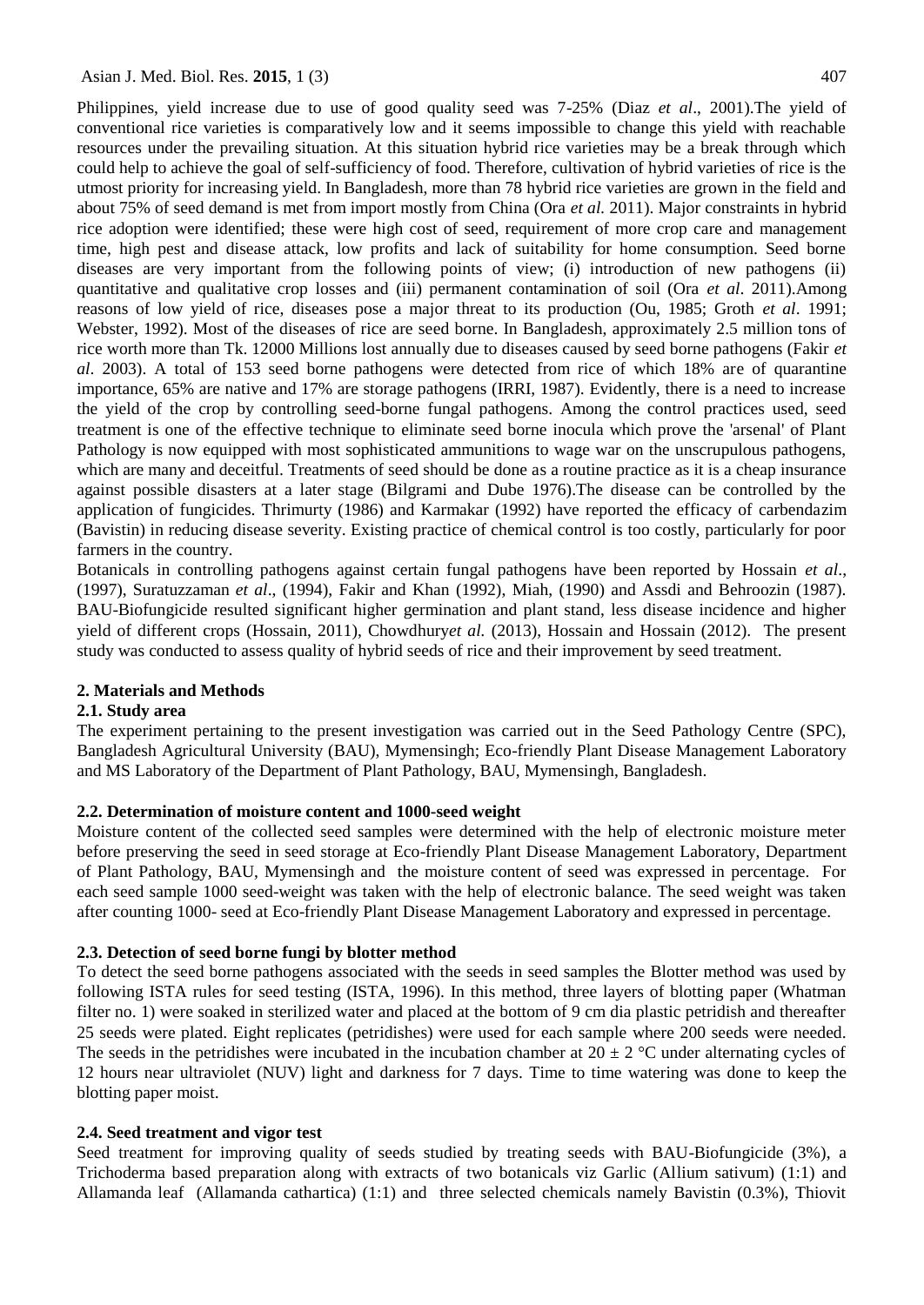Asian J. Med. Biol. Res. **2015**, 1 (3) 408

(0.3%) and Provax (0.3%) (Hossain, 2011). The seeds were treated by soaking in solutions for 1 hr of each treatment separately, except in control. In case of control, seeds were soaked in normal water.After 1 hour the fungicidal solutions were drained out and the moistened seeds were kept in the blotter paper to remove excess moisture from the seed surface. Then the seeds were ready for sowing on blotter (blotter method) and tray experiment. Seeds were set for each treatment according to ISTA rules for testing germination of seeds (ISTA 2001). Germination was recorded twice at 7 and 14 days after sowing. Normal seedlings, abnormal seedlings, non-germinated seed and diseased seedlings were counted and expressed in percentage. Vigor test was done following (ISTA, 2001). After 14 days shoot and root length were measured by using measuring scale. 15 seedlings (30 seedlings of each treatment) were randomly selected for measurement of shoot or root length. The seedling vigor was determined following the formula of Baki and Anderson (1972): Vigor index= (mean of root length+ mean of shoot length)  $X$  % of seed germination.

#### **3. Results and Discussion**

The result of moisture content of collected hybrid seed samples varied significantly from one to another, while minimum (12.20%) and maximum (14.37%) records were made in Moyna and Meghna, respectively (Table 1). In respect of 1000 - seed weight, the varieties of hybrid rice were also found to vary significantly from one to another, where minimum 1000-seed weight (20.00g) was found in variety Aloron and Hira-1, but maximum weight (26.00g) was recorded in Hira-4 (Table 1). According to Henderson and Christensen (1961), the upper limits of moisture content of rice seeds generally considered safe for long time storage under average condition was 13%. Uddin (2005) determined moisture content of farmers seeds of Begumgonj upazilla of Noakhali district that ranged from 11.86 to 13.83%. Fakir *et al*. (2002) determined the moisture content of farmers seeds collected from Rajshahi, Bogra and Rangpur. They reported that moisture content of farmers seed of 2002 ranged from 7.0 to 13.9% varying with respect to crop season, farmers and locations of seed collection. According to Christensen and Lopez (1965) moisture content of rough rice seed ranged from 13.4 to 13.8%, but 14.15 to 15.34% moisture content of farmers stored rice seed of Joydevpur had been reported by Rahman, (2002 b).

| SI.            | <b>Variety</b>        | Seed source                                    | <b>Moisturecontent</b> | <b>1000-seed</b>    |
|----------------|-----------------------|------------------------------------------------|------------------------|---------------------|
| N <sub>0</sub> |                       |                                                | $(\%)$                 | weight $(g)$        |
|                | Durber                | Ispahani Agro. Ltd, Gazipur, Bangladesh        | 12.40 cd               | $24.00$ ab          |
| 2              | Agomoni               | Ispahani Agro. Ltd, Gazipur, Bangladesh        | $12.63$ bc             | $24.00$ ab          |
| 3              | Meghna                | Ispahani Agro. Ltd, Gazipur, Bangladesh        | 14.37 a                | 22.00 <sub>bc</sub> |
| 4              | Hybrid super          | BADC, Mymensingh, Bangladesh                   | 12.43 bcd              | $24.00$ ab          |
| 5              | Aloron                | BRAC, Mymensingh, Bangladesh                   | 12.57 bc               | 20.00c              |
| 6              | Jagoron               | BRAC, Mymensingh, Bangladesh                   | 12.60 bc               | 24.00 ab            |
|                | Moyna                 | Lal Teer Seed Co. Ltd., Mymensingh, Bangladesh | 12.20 d                | $21.67$ bc          |
| 8              | Tia                   | Lal Teer Seed Co. Ltd. Mymensingh, Bangladesh  | 12.73 b                | 22.00 <sub>b</sub>  |
| 9              | Gold                  | Lal Teer Seed Co. Ltd. Mymensingh, Bangladesh  | 12.47 bcd              | $21.67$ bc          |
| 10             | Safollo               | Supreme Seed Co. Ltd. Mymensingh, Bangladesh   | 12.57 bc               | $22.00$ bc          |
| 11             | Suborno               | Supreme Seed Co. Ltd. Mymensingh, Bangladesh   | $12.67$ bc             | 24.00 ab            |
| 12             | Hira-1                | Supreme Seed Co. Ltd. Mymensingh, Bangladesh   | 12.67 bc               | $20.00 \text{ c}$   |
| 13             | Hira-2                | Supreme Seed Co. Ltd. Mymensingh, Bangladesh   | $12.60$ bc             | $22.00$ bc          |
| 14             | Hira-4                | Supreme Seed Co. Ltd. Mymensingh, Bangladesh   | 12.37 cd               | 26.00a              |
| 15             | Hira-6                | Supreme Seed Co. Ltd. Mymensingh, Bangladesh   | $12.63$ bc             | $22.00$ bc          |
|                | Level of Significance |                                                | $***$                  | $**$                |

| Table 1. Moisture status and 1000-seed weight of hybrid rice seeds collected from different seed sources. |  |  |  |
|-----------------------------------------------------------------------------------------------------------|--|--|--|
|-----------------------------------------------------------------------------------------------------------|--|--|--|

 $**$  = Significant at 1% level of significance.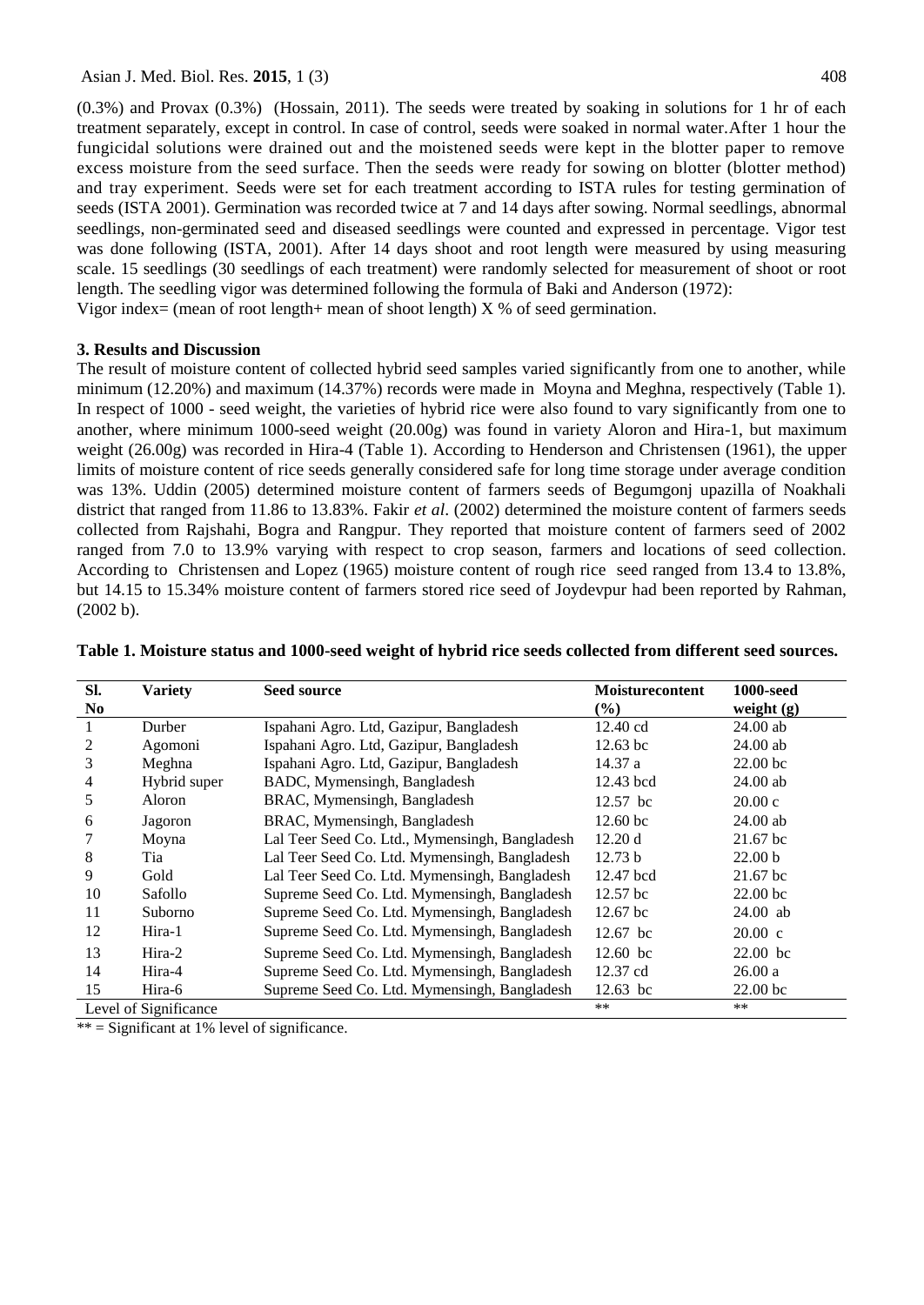| SL.<br>No.     | <b>Variety</b>  | <b>Seed source</b>                 |                  | Percent seed borne fungi     |         |                      |         |                                               |           |         |             |            |            |
|----------------|-----------------|------------------------------------|------------------|------------------------------|---------|----------------------|---------|-----------------------------------------------|-----------|---------|-------------|------------|------------|
|                |                 |                                    | <b>Bipolaris</b> | Fusarium                     |         | Fusarium Aspergillus |         | Aspergillus Aspergillus Alternaria Alternaria |           |         | Penicillium | Curvularia | Nigrospora |
|                |                 |                                    | oryzae           | moniliforme oxysporum flavus |         |                      | niger   | candidus                                      | padwickii | tenuis  | spp.        | lunata     | oryzae     |
| $\mathbf{1}$   | Durber          | Ispahani Agro. 0.0<br>Ltd.         |                  | 1.5                          | $1.0\,$ | 11.0                 | $0.0\,$ | 10.0                                          | $0.0\,$   | 0.5     | 0.5         | 1.0        | $0.0\,$    |
| $\overline{c}$ |                 | Agomoni Ispahani Agro. 3.0<br>Ltd. |                  | 0.0                          | 3.5     | 2.0                  | 0.0     | 0.5                                           | 0.0       | 0.0     | $1.0\,$     | 0.5        | $0.0\,$    |
| 3              | Meghna          | Ispahani Agro. 1.0<br>Ltd.         |                  | 2.0                          | 10.5    | 9.0                  | 3.0     | 2.0                                           | 0.0       | 0.0     | $0.0\,$     | $3.5$      | 2.5        |
| 4              | Hybrid<br>super | <b>BADC</b>                        | 5.5              | 1.5                          | 9.0     | 3.0                  | $1.0\,$ | $2.5\,$                                       | 0.0       | 0.5     | $1.0\,$     | 1.5        | $0.0\,$    |
| 5              | Aloron          | <b>BRAC</b>                        | 0.0              | 0.0                          | 2.5     |                      | 1.0     | $0.0\,$                                       | 0.0       | 0.5     | 0.0         | 0.5        | 0.0        |
| 6              | Jagoron         | <b>BRAC</b>                        | 5.5              | 0.0                          | 1.5     | 2.5                  | 0.0     | 1.0                                           | 0.0       | $0.0\,$ | 2.5         | 3.5        | 0.5        |
| 7              | Moyna           | Lal Teer Seed 24.0<br>Co. Ltd.     |                  | $0.0\,$                      | 0.0     | 8.0                  | 5.0     | 15.0                                          | $0.0\,$   | 1.0     | 1.5         | 1.5        | 4.0        |
| 8              | Tia             | Lal Teer Seed 25.5<br>Co. Ltd.     |                  | 0.0                          | 6.0     | $1.0\,$              | 0.0     | 8.0                                           | 0.0       | 2.5     | 2.0         | 10.0       | 2.0        |
| 9              | Gold            | Lal Teer Seed 14.0<br>Co. Ltd.     |                  | 2.0                          | 6.5     | 4.0                  | 0.0     | 12.0                                          | 0.0       | 5.0     | $6.0\,$     | 40         | 3.5        |
| 10             | Safollo         | Supreme<br>Co. Ltd.                | Seed 10.0        | 3.0                          | 14.0    | $0.0\,$              | 0.0     | 2.0                                           | 0.0       | 11.0    | $2.0\,$     | 5.0        | 0.0        |
| 11             | Suborno         | Supreme<br>Seed 7.0<br>Co. Ltd.    |                  | 3.0                          | 9.5     | 6.5                  | 2.0     | 7.0                                           | $0.0\,$   | 8.0     | $0.0\,$     | 9.0        | 2.0        |
| 12             | Hira-1          | Supreme<br>Seed 8.5<br>Co. Ltd.    |                  | 0.0                          | 2.0     | 0.0                  | 0.0     | 1.5                                           | 0.0       | 6.0     | $1.0\,$     | $2.0\,$    | $0.0\,$    |
| 13             | Hira-2          | Supreme<br>Co. Ltd.                | Seed 10.0        | $1.0\,$                      | 5.0     | 4.0                  | 0.0     | $0.0\,$                                       | 0.0       | 6.0     | 7.0         | 0.0        | $0.0\,$    |
| 14             | Hira-4          | Supreme<br>Co. Ltd.                | Seed 10.5        | $0.0\,$                      | 18.0    | 2.5                  | 0.0     | 5.5                                           | 0.0       | 2.0     | $0.0\,$     | 4.5        | 2.0        |
| 15             | Hira-6          | Supreme<br>Co. Ltd.                | Seed 10.0        | 1.0                          | 12.5    | 4.0                  | $2.0\,$ | 5.0                                           | 0.0       | 3.0     | $4.5$       | $3.0\,$    | 0.0        |

**Table 2. Health status of hybrid rice seeds collected from different seed sources (blotter method).**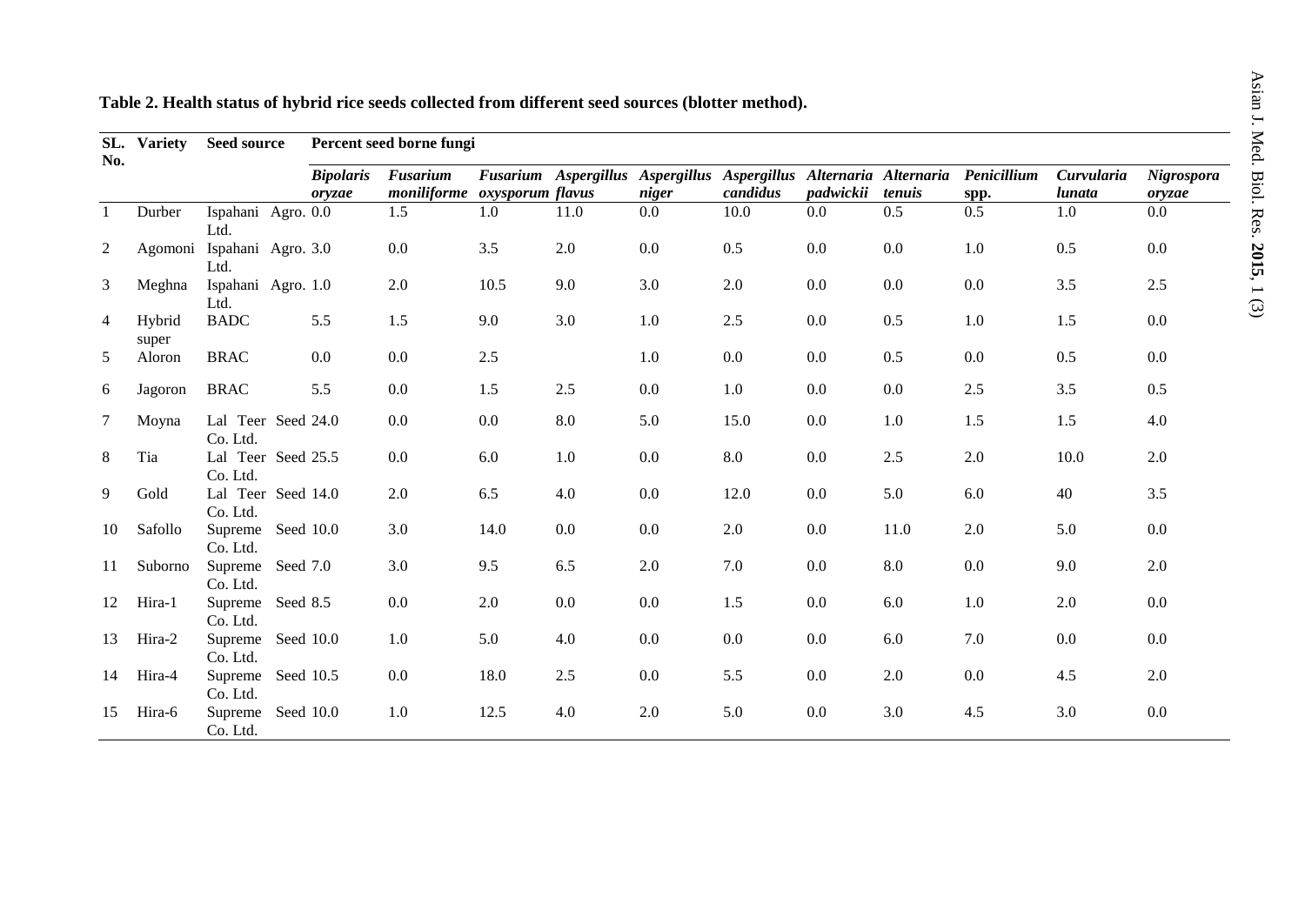| Sl No. | <b>Variety</b> | % Normal seedlings |                    |  |             |  |             |  |             |  |             |          |             |
|--------|----------------|--------------------|--------------------|--|-------------|--|-------------|--|-------------|--|-------------|----------|-------------|
|        |                | <b>Treatment</b>   |                    |  |             |  |             |  |             |  |             |          |             |
|        |                | $T_1$              | $\mathbf{T}_2$     |  | $T_3$       |  | $T_4$       |  | $T_5$       |  | $T_6$       |          | $T_7$       |
| 1.     | Durber         | 86.00              | a 66.00            |  | b 84.00     |  | a 77.00     |  | ab 79.00    |  | a 83.00     | $\rm{a}$ | 49.00 c     |
|        |                | $(+75.51)$         | $(+34.70)$         |  | $(+71.43)$  |  | $(+57.14)$  |  | $(+61.22)$  |  | $(+69.39)$  |          |             |
| 2.     | Agomoni        | 84.00 a            | 70.00              |  | c 83.00     |  | ab 71.00    |  | bc 76.00    |  | abc 82.00   |          | abc 58.00 d |
|        |                | $(+43.83)$         | $(+20.69)$         |  | $(+43.10)$  |  | $(+22.41)$  |  | $(+31.03)$  |  | $(+41.38)$  |          |             |
| 3.     | Meghna         | 88.00 a            | 70.00 <sub>b</sub> |  | 80.00 ab    |  | 75.00 ab    |  | 74.00 b     |  | 79.00 ab    |          | 55.00 c     |
|        |                | $(+60.00)$         | $(+27.27)$         |  | $(+45.45)$  |  | $(+36.36)$  |  | $(+34.55)$  |  | $(+43.64)$  |          |             |
| 4.     | Hybrid         | 93.00 a            | 63.00 cd           |  | 76.00 bc    |  | 65.00 cd    |  | 72.00 bc    |  | 83.00 ab    |          | 55.00 d     |
|        | super          | $(+69.09)$         | $(+14.54)$         |  | $(+38.18)$  |  | $(+18.18)$  |  | $(+30.91)$  |  | $(+50.91)$  |          |             |
| 5.     | Aloron         | 85.00 a            | 56.00 cd           |  | 78.00 ab    |  | $60.00$ cd  |  | 60.00 cd    |  | 68.00 bc    |          | 46.00 d     |
|        |                | $(+84.79)$         | $(+21.74)$         |  | $(+69.57)$  |  | $(+30.43)$  |  | $(+30.43)$  |  | $(+47.83)$  |          |             |
| 6.     | Jagoron        | 97.00 a            | 73.00 b            |  | 82.00 b     |  | 75.00 b     |  | 79.00 b     |  | 75.00 b     |          | 36.00 c     |
|        |                | $(+169.44)$        | $(+102.78)$        |  | $(+178.78)$ |  | $(+108.33)$ |  | $(+119.44)$ |  | $(+108.33)$ |          |             |
| 7.     | Moyna          | 88.00 a            | 77.00 b            |  | 86.00 a     |  | 78.00 b     |  | 78.00 b     |  | $82.00\;ab$ |          | 34.00 c     |
|        |                | $(+158.82)$        | $(+126.48)$        |  | $(+152.94)$ |  | $(+129.41)$ |  | $(+129.41)$ |  | $(+141.18)$ |          |             |
| 8.     | Tia            | 85.00 a            | 54.00c             |  | 84.00 a     |  | 66.00 b     |  | 68.00 b     |  | 82.00 a     |          | 26.00 d     |
|        |                | $(+226.92)$        | $(+107.69)$        |  | $(+223.08)$ |  | $(+53.85)$  |  | $(+161.54)$ |  | $(+215.38)$ |          |             |
| 9.     | Gold           | 85.00 a            | 54.00 c            |  | 84.00 a     |  | 66.00 b     |  | 68.00 b     |  | 82.00 a     |          | 26.00d      |
|        |                | $(+226.92)$        | $(+107.69)$        |  | $(+223.08)$ |  | $(+153.85)$ |  | $(+161.54)$ |  | $(+215.38)$ |          |             |
| 10.    | Safollo        | 90.00 ab           | 77.00 c            |  | 91.00 a     |  | 80.00 c     |  | 81.00 bc    |  | 86.00 abc   |          | 43.00 d     |
|        |                | $(+109.30)$        | $(+79.07)$         |  | $(+111.63)$ |  | $(+86.05)$  |  | $(+88.38)$  |  | $(+100.00)$ |          |             |
| 11.    | Suborno        | 90.00 ab           | 77.00 c            |  | 91.00 a     |  | 80.00 c     |  | 81.00 bc    |  | 86.00 abc   |          | 43.00 d     |
|        |                | $(+109.30)$        | $(+79.07)$         |  | $(+111.63)$ |  | $(+86.05)$  |  | $(+88.38)$  |  | $(+100.00)$ |          |             |
| 12.    | Hira-1         | 94.00 a            | 82.00 b            |  | 94.00 a     |  | $90.00$ ab  |  | $90.00$ ab  |  | 96.00 a     |          | 40.00 c     |
|        |                | $(+135.0)$         | $(+105.0)$         |  | $(+135.0)$  |  | $(+125.0)$  |  | $(+125.0)$  |  | $(+140.0)$  |          |             |
| 13.    | Hira-2         | 95.00 a            | 83.00 b            |  | 94.00 a     |  | 89.00 ab    |  | 91.00 a     |  | 91.00 a     |          | 28.00 c     |
|        |                | $(+239.28)$        | $(+196.43)$        |  | $(+235.71)$ |  | $(+217.86)$ |  | $(+225.0)$  |  | $(+225.0)$  |          |             |
| 14.    | Hira-4         | 83.00 a            | 61.00 cd           |  | 77.00 ab    |  | 68.00 bc    |  | 68.00 bc    |  | 72.00 abc   |          | 49.00 d     |
|        |                | $(+69.39)$         | $(+24.49)$         |  | $(+57.14)$  |  | $(+38.78)$  |  | $(+38.78)$  |  | $(+46.94)$  |          |             |
| 15.    | Hira-6         | 91.00 a            | 80.00              |  | a 90.00 a   |  | 84.00 a     |  | 82.00 a     |  | 87.00 a     |          | 38.00 b     |
|        |                | $(+139.48)$        | $(+110.53)$        |  | $(+136.84)$ |  | $(+121.05)$ |  | $(+115.79)$ |  | $(+128.95)$ |          |             |

**Table 3. Effect of seed treatment on normal seedlings of different varieties of hybrid rice in Bangladesh (tray method).**

Data in parenthesis indicate % increase over control.

 $T_1 = BAU-Biofungicide (3%), T_2 = Garlic extract (1:1), T_3 = Allamanda leaf extract (1:1) T_4 = Bavistin (0.3%), T_5 = Thiovit$ (0.3%),  $T_6$ = Provax (0.3%), and  $T_7$  = Control (untreated)

|          |  |  |  |  |  |  | Table 4. Effect of seed treatment on abnormal seedlings of different varieties of hybrid rice in Bangladesh (tray |  |
|----------|--|--|--|--|--|--|-------------------------------------------------------------------------------------------------------------------|--|
| method). |  |  |  |  |  |  |                                                                                                                   |  |

| Sl No. | <b>Variety</b> | % Abnormal seedlings |                    |                   |                    |                    |                    |                   |  |  |  |  |
|--------|----------------|----------------------|--------------------|-------------------|--------------------|--------------------|--------------------|-------------------|--|--|--|--|
|        |                |                      | <b>Treatment</b>   |                   |                    |                    |                    |                   |  |  |  |  |
|        |                | $\mathbf{T}_1$       | $T_{2}$            | $T_3$             | T <sub>4</sub>     | $T_5$              | $T_6$              | $T_7$             |  |  |  |  |
| 1.     | Durber         | 7.00 <sub>b</sub>    | 7.00 <sub>b</sub>  | 3.00 <sub>b</sub> | 6.00 <sub>b</sub>  | 1.00 <sub>b</sub>  | 8.00 <sub>b</sub>  |                   |  |  |  |  |
|        |                | $(-58.83)$           | $(-58.83)$         | $(-82.35)$        | $(-64.70)$         | $(-94.12)$         | $(-52.95)$         | 17.00a            |  |  |  |  |
| 2.     | Agomoni        | 5.00 <sub>bc</sub>   | 4.00 <sub>bc</sub> | 3.00c             | $10.00$ ab         | $10.00$ ab         | 4.00 <sub>bc</sub> | 13.00a            |  |  |  |  |
|        |                | $(-61.54)$           | $(-69.23)$         | $(-76.92)$        | $(-23.08)$         | $(-23.08)$         | $(-69.23)$         |                   |  |  |  |  |
| 3.     | Meghna         | 1.00                 | 5.00               | 4.00              | 7.00               | 12.00              | 11.00              | 2.00              |  |  |  |  |
| 4.     | Hybrid super   | 5.00 <sub>b</sub>    | 26.00a             | 6.00 <sub>b</sub> | $15.00$ ab         | 24.00a             | 5.00 <sub>b</sub>  | 21.00a            |  |  |  |  |
|        |                | $(-76.20)$           | $(+23.18)$         | $(-71.43)$        | $(-28.57)$         | $(-14.29)$         | $(-76.19)$         |                   |  |  |  |  |
| 5.     | Aloron         | 3.00 <sub>bc</sub>   | 10.00a             | 2.00c             | 1.00c              | 4.00 <sub>bc</sub> | 8.00 ab            | $5.00$ abc        |  |  |  |  |
|        |                | $(-40.00)$           | $(-100.00)$        | $(-60.00)$        | $(-80.00)$         | $(-20.00)$         | $(-60.00)$         |                   |  |  |  |  |
| 6.     | Jagoron        | 1.00 <sub>b</sub>    | $11.00$ ab         | $10.00$ ab        | 14.00a             | $9.00$ ab          | 18.00a             |                   |  |  |  |  |
|        |                | $(-50.00)$           | $(-450.00)$        | $(-400.00)$       | $(-600.00)$        | $(-350.00)$        | $(-800.00)$        | 2.00 <sub>b</sub> |  |  |  |  |
| 7.     | Moyna          | 6.00                 | 6.00               | 6.00              | 7.00               | 6.00               | 6.00               | 13.00             |  |  |  |  |
| 8.     | Tia            | 4.00 <sub>b</sub>    | 9.00 <sub>b</sub>  | 7.00 <sub>b</sub> | 10.00 <sub>b</sub> | 7.00 <sub>b</sub>  | 5.00 <sub>b</sub>  | 33.00a            |  |  |  |  |
|        |                | $(-87.88)$           | $(-72.73)$         | $(-78.79)$        | $(-69.69)$         | $(-78.79)$         | $(-84.85)$         |                   |  |  |  |  |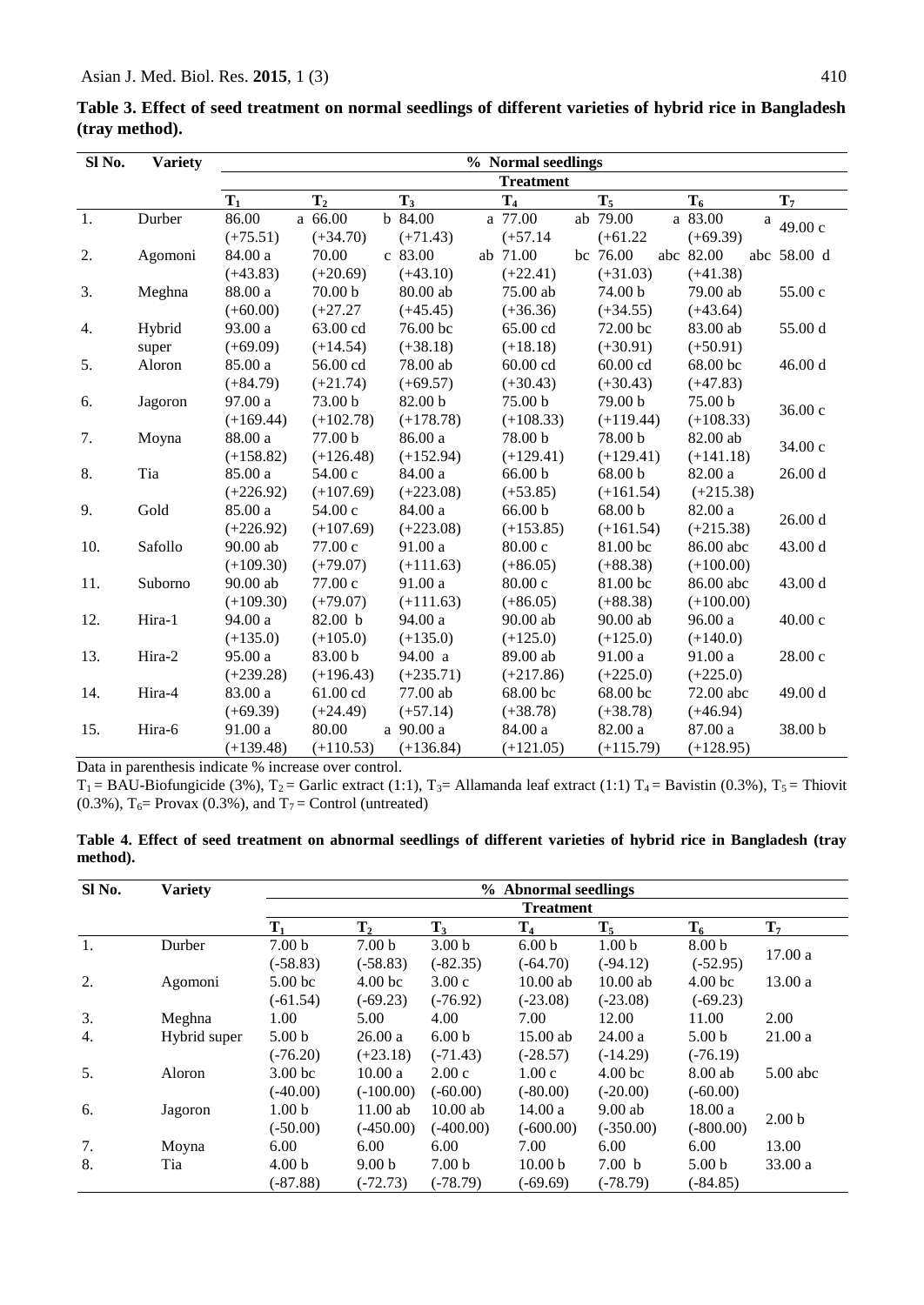| SI No. | <b>Variety</b> |                    | % Abnormal seedlings |                    |                    |                    |                    |            |  |  |  |  |  |
|--------|----------------|--------------------|----------------------|--------------------|--------------------|--------------------|--------------------|------------|--|--|--|--|--|
|        |                |                    | <b>Treatment</b>     |                    |                    |                    |                    |            |  |  |  |  |  |
|        |                | $T_1$              | $\mathbf{T}_2$       | $T_3$              | $\mathbf{T}_4$     | $T_5$              | $T_6$              | $T_7$      |  |  |  |  |  |
| 9.     | Gold           | 4.00 <sub>b</sub>  | 9.00 <sub>b</sub>    | 7.00 <sub>b</sub>  | 10.00 <sub>b</sub> | 7.00 <sub>b</sub>  | 5.00 <sub>b</sub>  |            |  |  |  |  |  |
|        |                | $(-87.88)$         | $(-72.73)$           | $(-78.79)$         | $(-69.69)$         | $(-78.79)$         | $(-84.85)$         | 33.00 a    |  |  |  |  |  |
| 10.    | Safollo        | 2.00c              | 14.00a               | 3.00 <sub>bc</sub> | 11.00a             | $10.00$ ab         | $7.00$ abc         | $7.00$ abc |  |  |  |  |  |
|        |                | $(-71.42)$         | $(-100.00)$          | $(-57.14)$         | $(-57.14)$         | $(-42.86)$         | $(-0.00)$          |            |  |  |  |  |  |
| 11.    | Suborno        | 2.00c              | 14.00a               | 3.00 <sub>bc</sub> | 11.00a             | $10.00$ ab         | $7.00$ abc         | $7.00$ abc |  |  |  |  |  |
|        |                | $(-71.43)$         | $(-100.00)$          | $(-57.14)$         | $(-57.14)$         | $(-42.86)$         | $(-0.00)$          |            |  |  |  |  |  |
| 12.    | Hira-1         | 2.00 <sub>b</sub>  | $9.00$ ab            | 2.00 <sub>b</sub>  | 5.00 <sub>b</sub>  | 5.00 <sub>b</sub>  | 2.00 <sub>b</sub>  | 20.00a     |  |  |  |  |  |
|        |                | $(-90.0)$          | $(-55.0)$            | $(-90.0)$          | $(-75.0)$          | $(-75.0)$          | $(-90.0)$          |            |  |  |  |  |  |
| 13.    | Hira-2         | 3.00 <sub>bc</sub> | 8.00 <sub>b</sub>    | 1.00c              | 3.00 <sub>bc</sub> | 1.00c              | 2.00 <sub>bc</sub> | 18.00a     |  |  |  |  |  |
|        |                | $(-83.33)$         | $(-55.56)$           | $(-94.44)$         | $(-83.33)$         | $(-94.44)$         | $(-88.89)$         |            |  |  |  |  |  |
| 14.    | Hira-4         | 8.00 <sub>b</sub>  | 15.00 <sub>b</sub>   | 12.00b             | $(-11.00 b)$       | 15.00 <sub>b</sub> | 11.00 <sub>b</sub> | 24.00a     |  |  |  |  |  |
|        |                | $(-66.67)$         | $(-37.5)$            | 50.0               | $(-54.17)$         | $(-37.5)$          | $(-54.17)$         |            |  |  |  |  |  |
| 15.    | Hira-6         | 2.00 <sub>b</sub>  | 4.00 <sub>b</sub>    | $(-3.00 b)$        | 3.00 <sub>b</sub>  | 2.00 <sub>b</sub>  | 1.00 <sub>b</sub>  | 10.00a     |  |  |  |  |  |
|        |                | (.80.0)            | 60.0                 | $(-70.0)$          | $(-70.0)$          | $(-80.0)$          | $(-90.0)$          |            |  |  |  |  |  |

Data in parenthesis indicate % decrease over control.

 $T_1 = BAU-Biofungicide (3%), T_2 = Garlic extract (1:1), T_3 = Allamanda leaf extract (1:1) T_4 = Bavistin (0.3%), T_5 = Thiovit$ (0.3%),  $T_6$ = Provax (0.3%), and  $T_7$  = Control (untreated)

#### **Table 5. Effect of seed treatment on non-germinated seeds of different varieties of hybrid rice in Bangladesh (tray method).**

| Sl No. | <b>Variety</b> | $\frac{0}{0}$<br>Non germinated seeds |                    |                    |                    |                    |                    |         |  |  |  |  |
|--------|----------------|---------------------------------------|--------------------|--------------------|--------------------|--------------------|--------------------|---------|--|--|--|--|
|        |                |                                       |                    |                    | <b>Treatment</b>   |                    |                    |         |  |  |  |  |
|        |                | $T_1$                                 | $T_{2}$            | $T_3$              | T <sub>4</sub>     | $T_5$              | $T_6$              | $T_7$   |  |  |  |  |
| 1.     | Durber         | 6.00 d                                | 27.00 b            | 13.00 cd           | 17.00 c            | 20.00 bc           | 6.00d              |         |  |  |  |  |
|        |                | $(-82.35)$                            | $(-20.59)$         | $(-61.77)$         | $(-50.00)$         | $(-41.18)$         | $(-82.35)$         | 34.00 a |  |  |  |  |
| 2.     | Agomoni        | 11.00                                 | 26.00              | 14.00              | 19.00              | 14.00              | 14.00              | 19.00   |  |  |  |  |
| 3.     | Meghna         | 11.00c                                | 24.00 b            | 15.00 bc           | 19.00 bc           | 22.00 bc           | 11.00c             | 41.00 a |  |  |  |  |
|        |                | $(-73.17)$                            | $(-41.46)$         | $(-63.41)$         | $(-53.66)$         | $(-46.34)$         | $(-73.17)$         |         |  |  |  |  |
| 4.     | Hybrid super   | 2.00 <sub>b</sub>                     | 9.00 <sub>b</sub>  | 4.00 <sub>b</sub>  | 8.00 <sub>b</sub>  | 3.00 <sub>b</sub>  | 9.00 <sub>b</sub>  | 22.00a  |  |  |  |  |
|        |                | $(-90.91)$                            | $(-59.09)$         | $(-81.82)$         | $(-63.64)$         | $(-86.36)$         | $(-59.09)$         |         |  |  |  |  |
| 5.     | Aloron         | 4.00 d                                | 36.00 bc           | 20.00 cd           | 39.00 b            | 36.00 bc           | 24.00 bc           | 41.00a  |  |  |  |  |
|        |                | $(-90.24)$                            | $(-12.20)$         | $(-51.22)$         | $(-4.88)$          | $(-12.19)$         | $(-41.47)$         |         |  |  |  |  |
| 6.     | Jagoron        | 2.00 d                                | 16.00 <sub>b</sub> | 8.00 bcd           | 11.00 bcd          | 12.00 bc           | $6.00$ cd          |         |  |  |  |  |
|        |                | $(-96.61)$                            | $(-72.88)$         | $(-86.44)$         | $(-81.35)$         | $(-79.67)$         | $(-89.83)$         | 59.00a  |  |  |  |  |
| 7.     | Moyna          | 6.00d                                 | 17.00 <sub>b</sub> | $7.00 \text{ cd}$  | 15.00 <sub>b</sub> | 14.00 bc           | 12.00 bcd          |         |  |  |  |  |
|        |                | $(-88.68/)$                           | $(-67.92)$         | $(-86.80)$         | $(-71.69)$         | $(-73.59)$         | $(-77.36)$         | 53.00a  |  |  |  |  |
| 8.     | Tia            | 11.00 d                               | 37.00 ab           | 9.00 d             | 24.00 с            | 25.00 bc           | 13.00 cd           | 41.00a  |  |  |  |  |
|        |                | $(-73.17)$                            | $(-9.76)$          | $(-78.05)$         | $(-41.46)$         | $(-39.02)$         | $(-68.29)$         |         |  |  |  |  |
| 9.     | Gold           | 11.00 d                               | 37.00 ab           | 9.00 d             | 24.00 c            | 25.00 bc           | 13.00 cd           | 41.00a  |  |  |  |  |
|        |                | $(-73.17)$                            | $(-9.76)$          | $(-78.05)$         | $(-41.46)$         | $(-39.02)$         | $(-68.29)$         |         |  |  |  |  |
| 10.    | Safollo        | 6.00 <sub>b</sub>                     | 7.00 <sub>b</sub>  | 6.00 <sub>b</sub>  | 9.00 <sub>b</sub>  | 8.00 <sub>b</sub>  | 7.00 <sub>b</sub>  | 49.00a  |  |  |  |  |
|        |                | $(-87.76)$                            | $(-85.71)$         | $(-87.76)$         | $(-81.64)$         | $(-83.68)$         | $(-85.71)$         |         |  |  |  |  |
| 11.    | Suborno        | 6.00 <sub>b</sub>                     | 7.00 <sub>b</sub>  | 6.00 <sub>b</sub>  | 9.00 <sub>b</sub>  | 8.00 <sub>b</sub>  | 7.00 <sub>b</sub>  | 49.00a  |  |  |  |  |
|        |                | $(-87.76)$                            | $(-85.71)$         | $(-87.76)$         | $(-81.64)$         | $(-83.68)$         | $(-85.71)$         |         |  |  |  |  |
| 12.    | Hira-1         | 4.00 <sub>b</sub>                     | 9.00 <sub>b</sub>  | 5.00 <sub>b</sub>  | 4.000 <sub>b</sub> | 5.00 <sub>b</sub>  | 3.00 <sub>b</sub>  | 39.00 a |  |  |  |  |
|        |                | $(-89.74)$                            | $(-76.92)$         | $(-87.18)$         | $(-89.74)$         | $(-87.18)$         | $(-92.31)$         |         |  |  |  |  |
| 13.    | Hira-2         | 2.00 <sub>bc</sub>                    | 9.00 <sub>b</sub>  | 4.00 <sub>bc</sub> | 8.00 bc            | 6.00 <sub>bc</sub> | 0.40c              | 54.00 a |  |  |  |  |
|        |                | $(-96.30)$                            | $(-83.33)$         | $(-92.60)$         | $(-85.19)$         | $(-88.89)$         | $(-99.26)$         |         |  |  |  |  |
| 14.    | Hira-4         | 9.00 <sub>b</sub>                     | 8.00 <sub>b</sub>  | 3.00 <sub>b</sub>  | 9.00 <sub>b</sub>  | 7.00 <sub>b</sub>  | 5.00 <sub>b</sub>  | 18.00 a |  |  |  |  |
|        |                | $(-50.0)$                             | $(-55.56)$         | $(-83.33)$         | $(-50.0)$          | $(-61.11)$         | $(-72.22)$         |         |  |  |  |  |
| 15.    | Hira-6         | 7.00 <sub>b</sub>                     | 15.00 <sub>b</sub> | 7.00 <sub>b</sub>  | 13.00 <sub>b</sub> | 15.00 <sub>b</sub> | 12.00 <sub>b</sub> | 53.00 a |  |  |  |  |
|        |                | $(-86.80)$                            | $(-71.70)$         | $(-86.80)$         | $(-75.48)$         | $(-71.70)$         | $(-77.36)$         |         |  |  |  |  |

Data in parenthesis indicate % decrease over control.

 $T_1 = BAU-Biofungicide (3%), T_2 = Garlic extract (1:1), T_3 = Allamanda leaf extract (1:1) T_4 = Bavistin (0.3%), T_5 = Thiovit$ (0.3%),  $T_6$ = Provax (0.3%), and  $T_7$  = Control (untreated)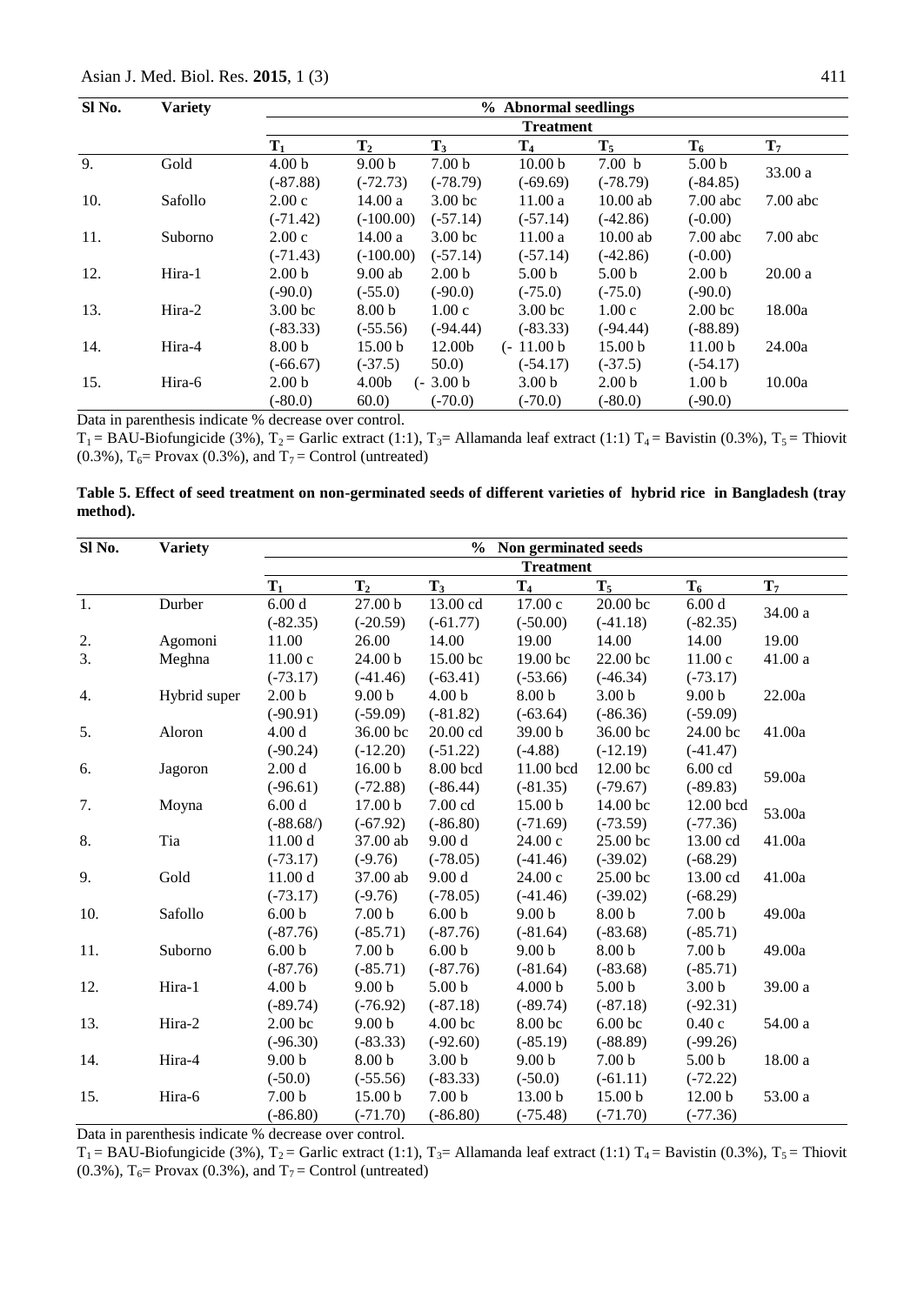| Table 6. Effect of seed treatment on vigor index of different varieties of hybrid rice in Bangladesh (tray method). |  |  |
|---------------------------------------------------------------------------------------------------------------------|--|--|
|                                                                                                                     |  |  |

| SI  | <b>Variety</b> | $\frac{6}{10}$<br>Vigor index |                |             |                        |                         |               |          |  |  |  |  |
|-----|----------------|-------------------------------|----------------|-------------|------------------------|-------------------------|---------------|----------|--|--|--|--|
| No. |                | <b>Treatment</b>              |                |             |                        |                         |               |          |  |  |  |  |
|     |                | T <sub>1</sub>                | T <sub>2</sub> | $T_3$       | T <sub>4</sub>         | $T_5$                   | $T_6$         | $T_7$    |  |  |  |  |
| 1.  | Durber         | 2353.96 a                     | 1423.92 d      | 2164.40 ab  | $\mathbf d$<br>1541.93 | 1783.62<br>$\mathbf{c}$ | 1978.39<br>bc |          |  |  |  |  |
|     |                | $(+214.08)$                   | $(+89.99)$     | $(+188.79)$ | $(+105.73)$            | $(+137.99)$             | $(+163.97)$   | 749.48 e |  |  |  |  |
| 2.  | Agomoni        | 2045.16 a                     | 1192.10 d      | 1824.89 ab  | 1331.87<br>d           | 1472.63 cd              | 1640.09 bc    | 646.35 e |  |  |  |  |
|     |                | $(+216.42)$                   | $(+84.44)$     | $(+182.34)$ | $(+106.06)$            | $(+127.84)$             | $(+153.74)$   |          |  |  |  |  |
| 3.  | Meghna         | 2338.02 a                     | 1534.74 d      | 2025.38 b   | 1620.12cd              | 1818.09bc               | 1939.06 b     | 611.41 e |  |  |  |  |
|     |                | $(+282.40)$                   | $(+151.02)$    | $(+231.27)$ | $(+164.99)$            | $(+197.35)$             | $(+217.15)$   |          |  |  |  |  |
| 4.  | Hybrid         | 2246.64 a                     | 1493.11d       | 1991.22ab   | 1632.29cd              | 1742.22bcd              | 1863.64bc     | 627.68 e |  |  |  |  |
|     | super          | $(+257.93)$                   | $(+137.88)$    | $(+217.23)$ | $(+160.05)$            | $(+177.57)$             | $(+196.81)$   |          |  |  |  |  |
| 5.  | Aloron         | 1839.97 a                     | 1081.40        | 1483.47bc   | 1109.46 d              | 1272.42cd               | 1607.22ab     | 608.26 e |  |  |  |  |
|     |                | $(+202.50)$                   | $(+77.79)$     | $(+143.89)$ | $(+82.40)$             | $(+109.20)$             | $(+164.23)$   |          |  |  |  |  |
| 6.  | Jagoron        | 2313.21 a                     | 1549.30 e      | 2107.45 b   | 1643.36de              | 1784.38cd               | 1874.67 c     | 472.30 f |  |  |  |  |
|     |                | $(+389.78)$                   | $(+228.03)$    | $(+346.21)$ | $(+247.95)$            | $(+277.81)$             | $(+296.92)$   |          |  |  |  |  |
| 7.  | Moyna          | 2603.13 a                     | 1779.02 b      | 2978.26 a   | 1980.45 b              | 1960.26 b               | 2024.73 b     | 457.62 c |  |  |  |  |
|     |                | $(+468.84)$                   | $(+288.75)$    | $(+550.82)$ | $(+332.78)$            | $(+328.36)$             | $(+342.45)$   |          |  |  |  |  |
| 8.  | Tia            | 2608.65 a                     | 1701.54 c      | 2548.25 a   | 2000.81 b              | 2057.59 b               | 2099.54 b     | 355.51 d |  |  |  |  |
|     |                | $(+633.78)$                   | $(+378.62)$    | $(+616.79)$ | $(+462.79)$            | $(+478.78)$             | $(+490.58)$   |          |  |  |  |  |
| 9.  | Gold           | 2662.10 a                     | 1727.23 c      | 2558.05 a   | 1986.00 b              | 2072.39 b               | 2116.02 b     | 327.13 d |  |  |  |  |
|     |                | $(+713.78)$                   | $(+427.99)$    | $(+681.97)$ | $(+507.09)$            | $(+533.51)$             | $(+546.84)$   |          |  |  |  |  |
| 10. | Safollo        | 2309.63 a                     | 1677.62 c      | 2300.31 a   | 1941.65c               | 1960.96 b               | 1844.74c      | 497.84 d |  |  |  |  |
|     |                | $(+363.93)$                   | $(+236.98)$    | $(+362.06)$ | $(+290.01)$            | $(+293.89)$             | $(+270.55)$   |          |  |  |  |  |
| 11. | Suborno        | 2438.68 a                     | 1684.94 c      | 2378.71 a   | 1949.31 b              | 1947.32 b               | 1847.39bc     | 455.23 d |  |  |  |  |
|     |                | $(+435.70)$                   | $(+270.13)$    | $(+422.53)$ | $(+328.20)$            | $(+327.77)$             | $(+305.82)$   |          |  |  |  |  |
| 12. | Hira-1         | 2503.87 a                     | 1712.08 c      | 2522.78 a   | 1874.43bc              | 1941.20bc               | 2097.96 b     | 608.34 d |  |  |  |  |
|     |                | $(+311.60)$                   | $(+181.43)$    | $(+314.70)$ | $(+208.12)$            | $(+219.09)$             | $(+244.87)$   |          |  |  |  |  |
| 13. | Hira-2         | 2508.31a                      | 1752.43c       | 2658.75a    | 1884.94c               | 1961.71c                | 2114.13b      | 627.54 d |  |  |  |  |
|     |                | $(+299.58)$                   | $(+179.25)$    | $(+323.68)$ | $(+200.37)$            | $(+212.60)$             | $(+236.90)$   |          |  |  |  |  |
| 14. | Hira-4         | 3027.22 a                     | 1474.22 d      | 2771.16ab   | 1800.95 d              | 2155.14 c               | 2441.96bc     | 709.40 e |  |  |  |  |
|     |                | $(+326.73)$                   | $(+107.88)$    | $(+290.63)$ | $(+153.87)$            | $(+203.80)$             | $(+244.23)$   |          |  |  |  |  |
| 15. | Hira-6         | 2474.31a                      | 1721.66b       | 2517.87a    | 1859.50b               | 1939.61b                | 2073.76b      | 576.30 c |  |  |  |  |
|     |                | $(+329.34)$                   | $(+198.74)$    | $(+336.90)$ | $(+222.66)$            | $(+236.56)$             | $(+259.84)$   |          |  |  |  |  |

Data in parenthesis indicate % increase over control.

 $T_1 = BAU-Biofungicide (3%), T_2 = Garlic extract (1:1), T_3 = Allamanda leaf extract (1:1) T_4 = Bavistin (0.3%), T_5 = Thiovit$ (0.3%),  $T_6$ = Provax (0.3%), and  $T_7$  = Control (untreated)

Health status of hybrid rice seeds of 15 varieties were tested by standard blotter incubation test (Table 2). It revealed that the seeds were found to be associated with 11 different seed borne fungi belonging to six genera viz. *Bipolaris oryzae, Fusarium moniliforme, Fusarium oxysporum, Aspergillus flavus, Aspergillus niger, Aspergillus candidus, Alternaria padwickii, Alternaria tenuis, Penicillium spp., Curvularia lunata,* and *Nigrohpora oryzae*. The incidence of *Bipolaris oryzae* (0.0 to 25.5%), *Fusarium moniliforme* (0.00 to 3.0%), *Fusarium oxysporum* (0.0 to 18.0%), *Aspergillus flavus* (0.00 to 11.0%), *Aspergillus niger* (0.00 to 5.0%), *Aspergillus candidus* (0.00 to 15.0%), *Penicillium spp*. (0.0 to 7.0%) , *Alternaria padwickii* (0.0 to 1%), *Alternaria tenuis* (0.0 to 11.0%), *Curvularia lunata* (0.0 to 40.0%) and *Nigrospora oryzae* (0.0 to 4.0%) were recorded. Out of the samples tested, Moyna, Tia, Gold, Safolo, Hira-2, Hira-4 and Hira–6 were recorded to have higher degree of seed borne pathogens. The association of seed borne fungi of rice had also been observed by a good number of researchers (Mia and Fakir, 1977; Mendoza and Monila, 1980; Mia and Mathur, 1983; Agarwal *et al*. 1990; Sharma *et al*, 1997, Bicca *et al.* 1998, Fakir. 2000, Naeem Khalid *et al*. 2001 and Fakir *et al*. 2003). Mandoza and Molina (1980) analyzed the seed samples of 10 rice varieties following blotter method of seed health test. They reported that *Drechslera oryzae, Trichoconis padwickii, Fusarium moniliforme, Curvularia oryzae, Curvularia lunata* and *Aspergillus spp*. were associated with the seed and causing 32%, 10%, 5%, 8%,6%, and 2% seedling abnormalities, respectively.

The tested samples resulted normal seedlings 26.00 to 97.00%, where the highest percentage of normal seedling was recorded when the seeds of Jagoron variety were treated with BAU-Biofungicide. Upto 239.28% higher formation of Normal seedlings, respectively over control was achieved by treating seeds with BAU-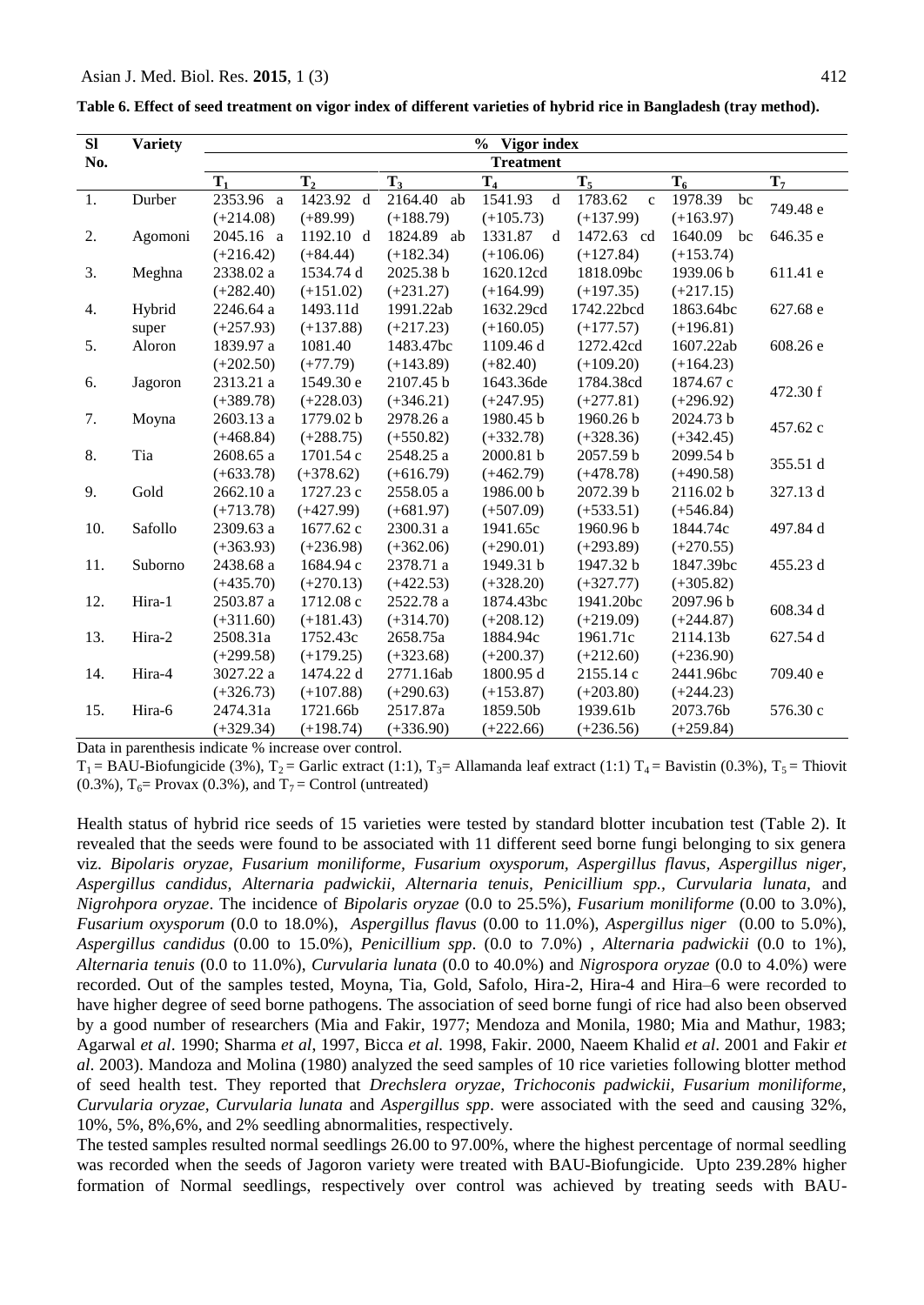Biofungicide (Table 3). This finding is supported by Naznin and Hossain (2004), Sultana *et al*. (2009) and Hossain (2011). On the other hand, it results significant decrease (upto 90.00%) in formation of abnormal seedlings over the control treatment (Table 4). The highest non-germinated seed (59.00%) was obtained from untreated control while the lowest non-germinated seed (2.00%) was recorded when seeds treated with BAU Bio-fungicide (Table 5). The lowest decrease of non-germinated seeds (96.61%) over control was recorded when seeds treated with Provax which was followed by seed treatment with BAU-Biofungicide and Allamanda leaf extract. The lowest deccrease of non-germinated seeds (4.88%) over control was found in Bavistin followed by Garlic clove extract (Table 5). The vigor index ranged from 327.13 to 2978.26.Vigor index of treated seeds also increased by up to 713.78% over the untreated control when seeds treated with BAU-Biofungicide (Table6). This is an agreement with the findings of Hossain (2011). All the botanicals significantly increased the germination percentage and growth characters of rice seedling. The present findings supported by the reports of Ahmed *et al.* (2013); Roy *et al.* (2011), Amin *et al.* (2009) and Hoassain *et al.* (2005). Ahmed *et al.* (2013) evaluated five different plants extracts viz Garlic, Allamanda, Neem, Chirata and Bishkatali with two dilutions (1:1 and 1:2) for rice seed treatment. Garlic extract (1:1) dilution found superior for successfully reduction of seed-borne infection and also increased seed germination up to 68.39% over control. Neem (1:1) and Chirata (1:1) extracts also increased seed germination up to 66.09% and 67.81%, respectively. Among the five plant extracts with two dilutions (1:1 and 1:2), garlic (1:1) were most effective in controlling seed-borne fungal flora of rice followed by Neem (1:1) and Chirata (1:1) extract.. Roy *et al.* (2011) reported that five plant extracts viz. garlic tablet, Allamanda tablet, Neem leaf extract, Bishkatali leaf extract and Zinger rhizome extract were assessed as seed treating agents against seed-borne pathogens of jute. Garlic tablet was effective in controlling seed-borne fungal infection; consequently the seed germination was high. The effect of Allamanda tablet was similar to that of garlic tablet. Neem leaf extract was able to reduce seedborne fungi but the other three extracts were not effective in controlling seed-borne infection. The performance of garlic tablet was similar to that of Vitavax-200. A significant increase in seedling vigor was also observed over untreated control after garlic treatment. Amin *et al.* (2009) reported the efficacy of garlic tablets in controlling seed-borne fungal pathogens of cucumber. Suspension of garlic tablet prepared in water at the concentrations of 1:3, 1:4, 1:5 and 1:6. Seeds of cucumber were treated with the suspensions for 15 minutes. Seeds under control were treated with plain water. All concentrations of the material caused significant decrease in the prevalence of seed-borne fungi, occurrence of abnormal seedlings and rotten seeds as compared to control. On the other hand, germination increased over control due to seed treatment with garlic tablet. The higher increase in germination and reduction in occurrence of seed-borne fungi, rotten seed and abnormal seedling were corroborated with higher doses of garlic tablet. Hoassain *et al.* (2005) tested different plant parts of Bishkatali, Vatpata, Garlic, Gagra, Bitter gourd and Neem against fungi associated with wheat seeds by blotter method. Out of 6 plant species, Neem extract was turned up as superior among the selected extracts followed by Garlic, Bishkatali and Vatpata.

#### **4. Conclusions**

Based on the findings of the present study it may be concluded that among different seed treatment agents BAU-Biofungicide (3%) has been proved as superior for improving quality of hybrid seeds of rice and considered as effective, economic and eco-friendly disease management strategy.

#### **Conflict of interest**

None to declare.

#### **References**

- Ahmed M, M Hossain, K Hassan and CK Dash, 2013. Efficacy of Different Plant Extract on Reducing Seed Borne Infection and Increasing Germination of Collected Rice Seed Sample. Universal Journal of Plant Science, 1:66-73.
- Amin RBM, MM Rashid and MB Meah, 2009. Efficacy of garlic tablet to control seed-borne fungal pathogens of cucumber. J. Agric. Rural. Dev., 7:135-138.
- Assdi P and M Behroozin, 1987. The effect of bulb extracts of onion and garlic on the mycellial growth of *Fusarium* spp. and *Sclerotium capivorum*. Iran. J. Plant. Pathol., 23:1-3.
- Agarwal DC, CN Mortensen, SB Mathur, 1990. Seed borne diseases and seed health testing of rice. Phytopathological Papers, 30:106.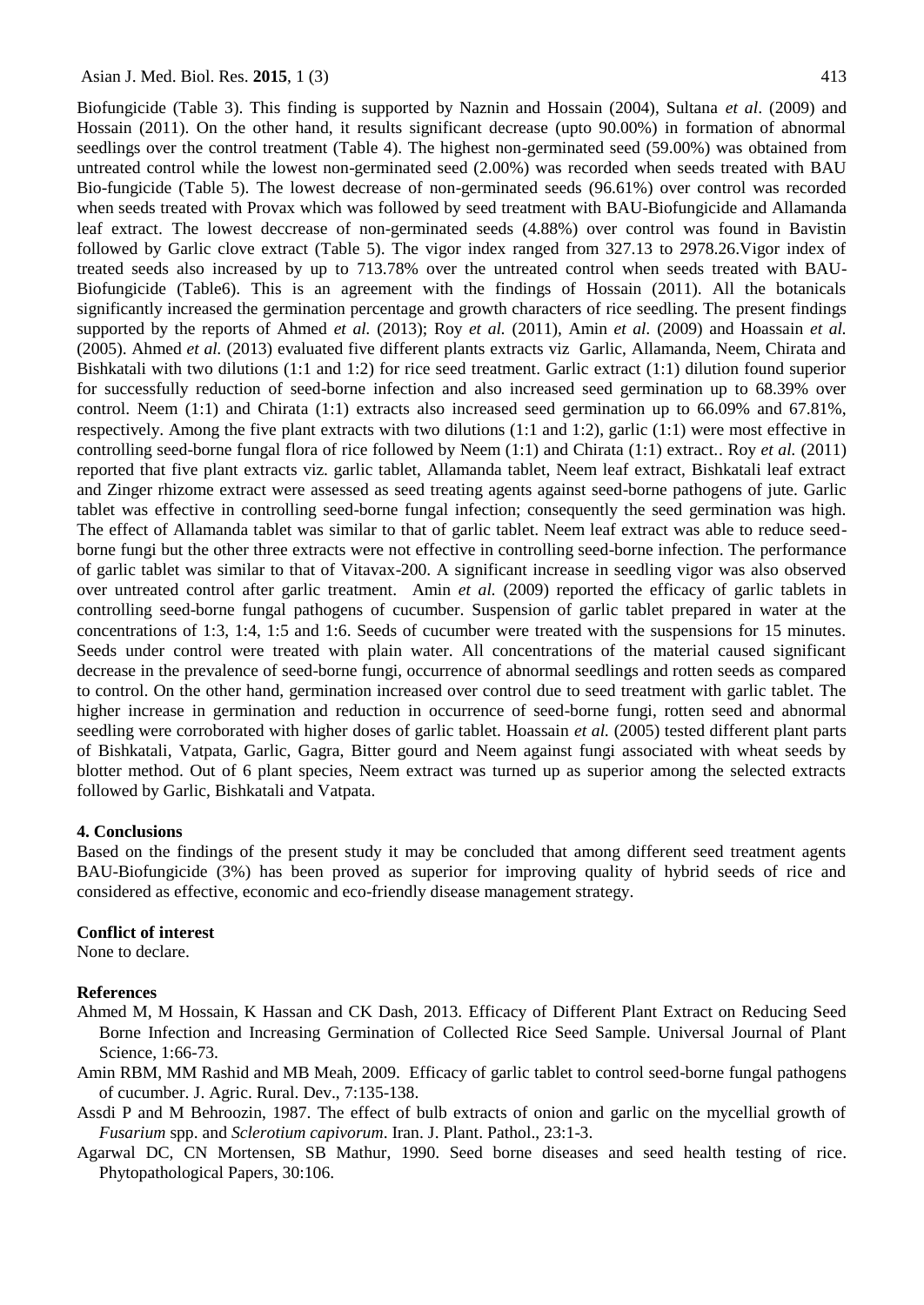- Baki AA and JD Anderson, 1972. Physiological and biological deterioration of Seed Biology II Academic press, New York pp. 283-315.
- BBS (Bangladesh Bureau of Statistics), 2012. Year book of Agricultural Statistics of Bangladesh, Planning Bangladesh Bureau Statistics, Planning division, Ministry of Planning, Government of the Peoples Republic of Bangladesh, Dhaka, Bangladesh.
- Bhuiyan NI, DNR Paul and MA Jabber, 2002. Feeding the extra millions by 2025 Challenges for Rice Research and Extension in Bangladesh. Workshop on Rice Research and Extension at BRRI, Gazipur, Bangladesh, 29-31 January, 2002.
- Bicca FM, L Bandetand GJ Zimmer, 1998. Separation of discoloured seed from rice seed lots using the gravity table and influence on seed health, Revista, Brasileria de Sementes, 20:106-111.
- Bilgrami KS and HC Dube, 1976. A Text Book of Modern Plant Pathology. Vikas Publishing House PVT, Ltd*.*  New Delhi Pp.164.
- Chowdhury MMH, I Hossain, P Day, M Ahmed and H Mahmud, 2013. Effect of seed sources and seed treatments on disease incidence, severity and seed yield of rice in Bangladesh. J. Agrofor. Environ., 7:23-27.
- Christensen CM and FLC Lopez, 1965. Relation to moisture content and length of storage to changes of rough rice. Phytopathology, 58:953-956.
- Datta SK, 1981. Principles and Practice of Rice Production. John Wiley & Sons, New York.
- Diaz C, M Hossain, S Merca and TW Mew, 2001. Seed quality and effect on rice yield findings from farmer participatory experiments in Central Luzon, Philippines.
- Fakir GA and MA Khan, 1992. Biological Control of Sheath Blight of Rice. J. Environ. Sci. and Natural Resources*.,* 3:161-64.
- Fakir GA, 2000. An annoted list of seed-borne disease in Bangladesh. Seed Pathology Laboratory, Department of Plant Pathology, Bangladesh Agricultural University, Mymensingh.
- Fakir GA, I Hossain, MU Ahmed, MK Anam, MN Islam and M Rahman, 2003. Effect of ash, chalk powder and neem leaf on quality of Boro rice seed stored in gunny bag , motka, plastic drum and tin jar. Review and planning Meeting of the Seed Health Improvement, BRRI, Gazipur, Bangladesh 21-22 April 2002.
- Fakir GA, I Hossain, MU Ahmad, MK Anam, MN Islam and M Rahman, 2002. Quality of farmers Boro and T. Aman rice seeds collected before sowing from Bogra, Rajshahi and Rangpur districts of Bangladesh. Review and Planning meeting of the Rice Seed Health Improvement BRRI, Gazipur, Bangladesh 17-18 April.
- Groth DE, MC Rushand CA Hollier, 1991. Rice diseases and disorders in Louisiana, La. Agricultural Experimental Bulletin*.,* 828.p.37.
- Henderson LS and CM Christensen, 1961. Post-harvest control of insect and fungi, Seeds.The Yearbook of Agriculture. The United States Department of Agriculture, Washington D.C., USA. P.348-353.
- Hoassain MM, KM Khalequzzaman, FM Aminuzzaman, MRA Mollah and GMM Rahman, 2005. Effect of plant extracts on the incidence of seed-borne fungi of wheat. J. Agric. Rural. Dev., 3:39-43.
- Hossain MH and I Hossain, 2012. Effect of seed treatment with different botanicals, Bavistin and BAU Biofungicide on germination and seedling vigor of groundnut. Bangladesh. Agron. J*.,* 16:87-94.
- Hossain MA, MB Meah, A Momotan, P Mohammad, NR Haq and HI Aknd, 1997. Research Progress as alien variation into Bangladesh wheat. Annual Wheat News Letter, International Maize and Wheat Improvement Centre 38:60-61.
- Hossain I, 2010. Environment friendly control of foot and root rot of lentil and chickpea in the field. BAURES Program*.,* 20:29.
- Hossain I, 2011. Unique ecofriendly means and new dimension of plant disease control in Bangladesh. Department of Plant Pathology, Bangladesh Agricultural University, Mymensingh., Bangladesh.
- IRRI, 1987. Standard Evaluation System of rice. International RiceTesting Programme Los Banos, Phillipines.
- ISTA, 1996. International Rules of Seed Testing Association. In. Proc. Int. Seed.Test. Assoc. pp. 19-41.
- ISTA, 2001. International Rules of seed Testing Association. In. Proc. Int. Seed.Test. Assoc. pp.107-115.
- Karmakar SK, SK Mishra, KB Mohapatra and B Mishra, 1992. Response of rice cultivars against sheath rot disease caused by *Sarocladium oryzae* (Sawada) W. Games and Haeksorth, under protected and unprotected condition. Orissa Journal of Agricultural Research, 5:209-214.
- Mia MAT and SB Mathur, 1983. Study on seed mycoflora of rice in Bangladesh. Seed. Res*.,*11: 254-257.
- Miah IH and GA Fakir, 1977. Fungi of stored rough rice grains and their relationship with germinability. Proceeding: Seed Research Conference BARC, Dhaka, pp. 21-22.